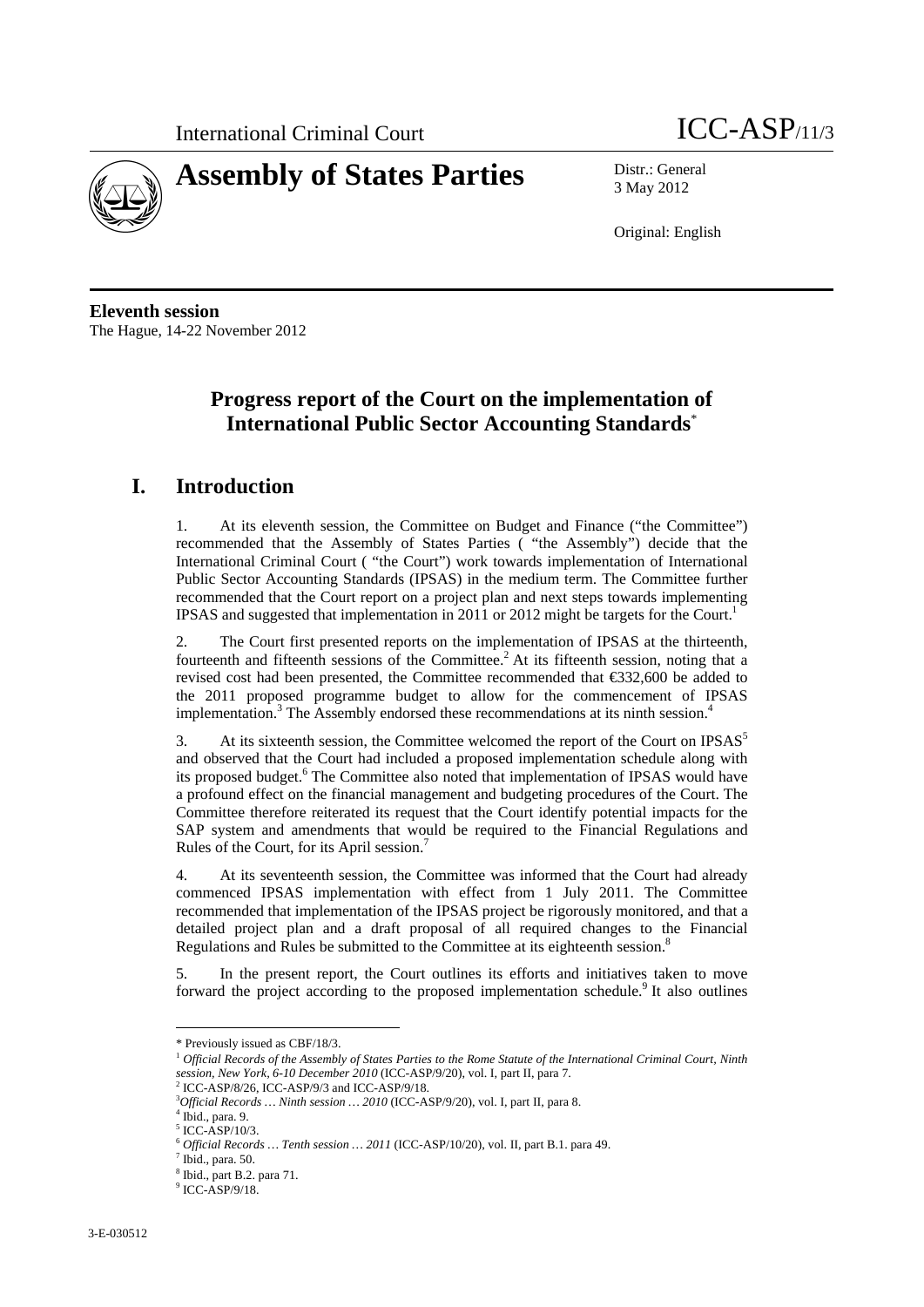certain adjustments to the implementation schedule, which do not have an impact on the overall aim of issuing IPSAS compliant financial statements for the year ending 2014. Proposed amendments to the Financial Regulations and Rules are presented in a separate document.

# **II. Recent developments**

## **A. UN system IPSAS implementation**

6. The Court is a member, with observer status, of the Task Force on Accounting Standards of the UN High Level Committee on Management. Representatives of the Court attended the meeting of the Task Force held in September 2011, where member organizations reported on their progress in IPSAS implementation, stressing major risks, challenges and lessons learned.

7. Eight organizations issued their first IPSAS compliant financial statements for the year ending 31 December 2010 and received an unqualified audit opinion while fourteen organizations are targeting years ranging from 2011 to 2014 as their first year of implementation. The Court is taking into consideration their experience as appropriate during project implementation.

8. The Joint Inspection Unit, in its report on Preparedness of United Nations System Organizations for the International Public Sector Accounting Standards, provided an overview of the transition process within each UN system organization, and identified 16 best practices and possible risks. This report represents a useful reference for the Court's implementation activities.

## **B. IPSAS implementation at the Court**

9. The Court commenced IPSAS implementation as of 1 July 2011, which allowed for a full consideration of the organizational impact and provided an opportunity to learn from the experience of early adopters.

10. The IPSAS Project Coordinator (P4) and Associate Finance Officer for IPSAS (P2) have been recruited and started work during 2011. Two support staff GS-OL will be recruited from the roster during 2012. Immediately on recruitment, the IPSAS Project Coordinator began work on a detailed project plan, which is annexed to this Report.

11. In line with the project plan and revised implementation plan, the Court performed the following activities during 2011: drafting accounting policies for major impact areas, where impact is assessed in both financial terms and resulting system adjustments; drafting changes to the Financial Regulations and Rules and obtaining external expert advice on proposed changes before submission to the Committee; and initiating business process remodelling as a prerequisite for developing blueprints for subsequent system customization.

12. The Court has formed a Project Coordination Committee, chaired by the Director of the Common Administrative Services Division, which meets regularly every month to review and guide progress on matters concerning IPSAS implementation.

13. In addition, a new SAP coordination working group has been set up to coordinate IPSAS-related information technology changes, so as to ensure that IPSAS customization effectively integrates with the Court's other system projects.

## **C. Draft changes to the Financial Regulations and Rules**

14. The Court has recognized the need to propose necessary amendments to the Financial Rules and Regulations early on, as these will also impact major implementation activities, such as system modifications, which could be time- consuming and expensive. The Court has decided to propose changes which would address the need for a budget preparation basis (modified accrual) different from that adopted for the preparation of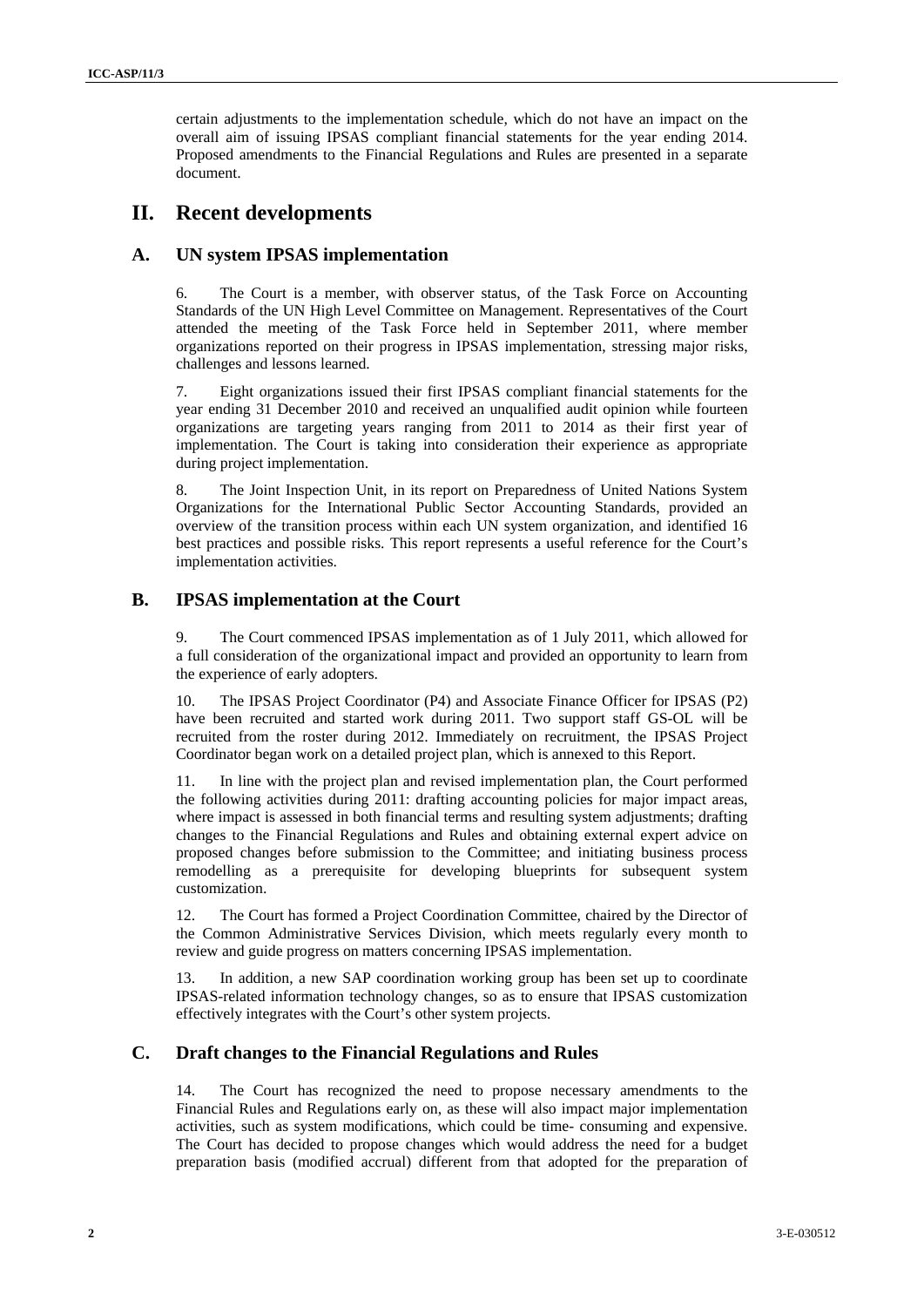financial statements (full accrual). This is in line with the approach taken by UN system organizations that have completed transition to IPSAS so far.

15. The draft proposal for necessary changes to the Financial Regulations and Rules to allow for IPSAS adoption has been prepared by the Court and has been reviewed by an external expert with extensive IPSAS implementation experience. The draft proposal has been submitted to the Audit Committee and to the external auditors. Upon receiving their feedback, further action will be taken.

## **D. SAP gap analysis**

16. The Court has selected a successful bidder (PricewaterhouseCoopers Advisory NV), and commenced SAP gap analysis in respect of IPSAS implementation in the latter part of 2011. The aim of the analysis is to produce redesigned business processes, business blueprints for the necessary SAP modifications and a detailed implementation plan for SAP changes by the end of April 2012.

17. At the end of February 2012, a document was produced setting out the case for IPSAS conversion, and detailing the business process scope of conversion, as well as its impact on the current application landscape and the main IPSAS-related SAP configuration, and analysing the relationship with other system-related initiatives at the Court.

## **E. Communication and training**

18. IPSAS introductory training for finance professionals and general service staff across the organs and sections of the Court was held in July 2011. The training was devised to raise IPSAS awareness and to stimulate brainstorming on the operational implications of IPSAS adoption.

19. Orientation sessions for Certifying Officers of the Court were held in December 2011. The orientation addressed the implications of IPSAS adoption for the Court and included an overview of the financial impact on UN organizations which have completed transition and issued IPSAS compliant financial statements, as well as considering the impact on the roles and responsibilities of Certifying Officers.

20. These training and orientation sessions were provided by a highly regarded international accounting expert specialising in IPSAS, who has extensive experience with IPSAS implementation projects among various governments and international organizations and has been a permanent IPSAS Board member.

21. The Court is aware that transition to IPSAS is a major undertaking. Therefore, there is a need to carefully coordinate changes in regulations, policies and system support with changes in organizational culture. This can only be achieved through effective communication and training activities. These activities should be directed both to staff members participating in compiling transactions for financial statement preparation and to the users of information in the financial statements.

# **III. Implementation strategy and schedule**

22. The Court has decided to make certain adjustments to the implementation schedule presented in the last report to the Committee, $10$  but without any change to the overall timeframe for IPSAS adoption.

23. Taking into account the fact that a significant component of IPSAS adoption is represented by modification of the ERP system, the Court has adjusted its initial adoption strategy and decided to implement IPSAS requirements in a single step, rather than using a phased approach.

24. In an integrated ERP system such as SAP, changes to one area cannot be implemented without an impact on the overall system, especially when operational and financial reporting requirements are considered. Implementing changes as a comprehensive

 10 ICC-ASP/9/18.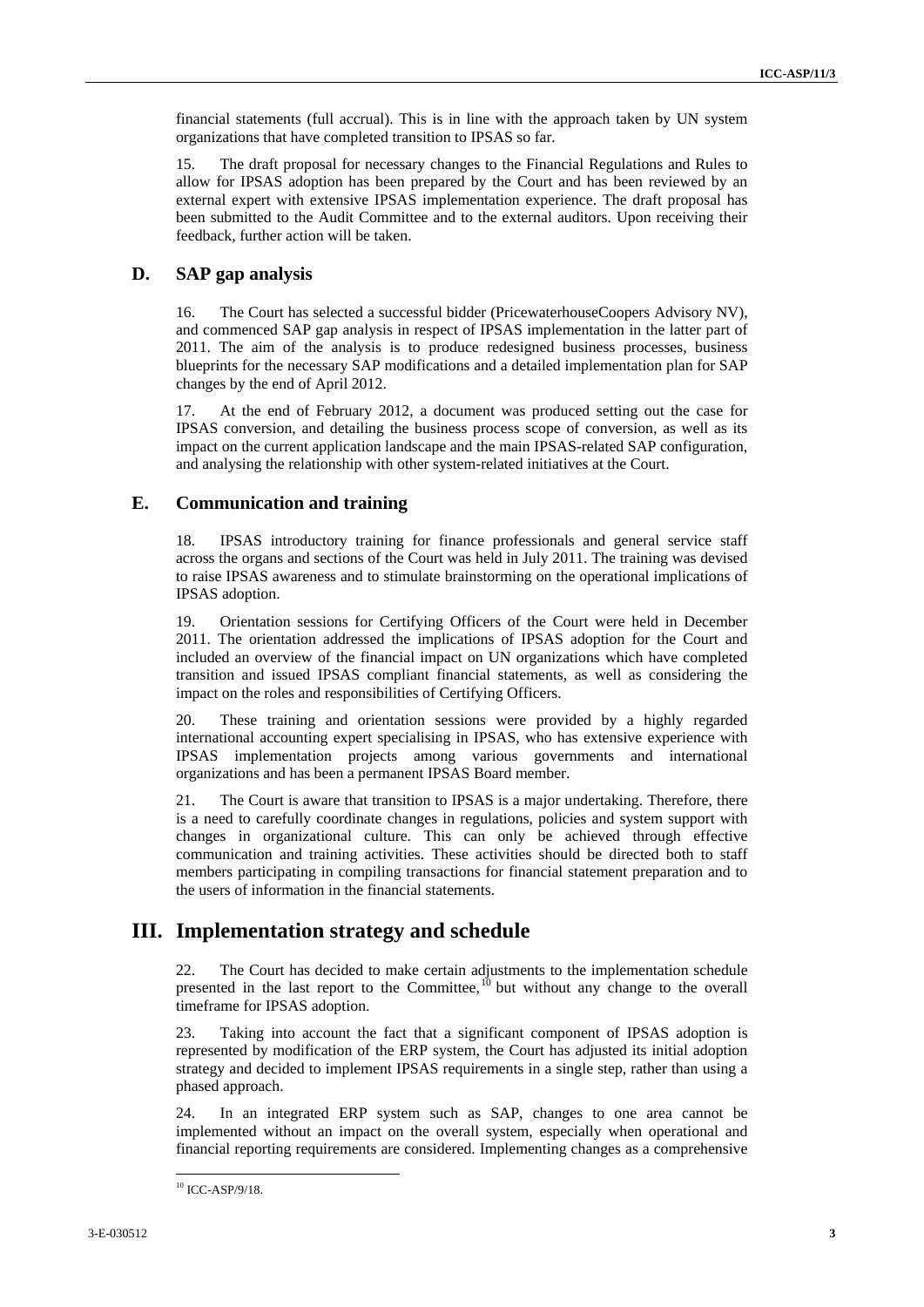one-off exercise is more time- and cost-effective. The decision takes account of the fact that the Court largely relies on external SAP consultants for larger scale system modification and that it remains compliant with the IPSAS adoption budget proposed earlier.

25. For the reasons presented above, the activities relating to changes to the Financial Regulation and Rules have been brought forward, while implementation of the new accounting policies in the system (i.e. go-live of the modified system) has been postponed to the beginning of the year in which IPSAS compliant financial statements are to be issued.

26. The table below shows the minor revisions to the overall implementation schedule.

| Table 1. Proposed IPSAS implementation schedule |  |
|-------------------------------------------------|--|
|-------------------------------------------------|--|

| Task                                                                                                                                                                                       | 2010 2011 2012 2013 2014 2015 |  |  |
|--------------------------------------------------------------------------------------------------------------------------------------------------------------------------------------------|-------------------------------|--|--|
| SAP-IPSAS consultants in cooperation with procurement, IT<br>and accounting staff customize fixed assets, inventory and<br>general ledger modules.                                         |                               |  |  |
| Financial consultants review accounting for employee benefits<br>to ensure IPSAS compliance.                                                                                               |                               |  |  |
| SAP-IPSAS consultants in cooperation with procurement, IT<br>and accounting customize existing procurement and accounting<br>modules to incorporate full accrual accounting.               |                               |  |  |
| Prepare capital assets and inventory detailed implementation<br>plan.                                                                                                                      |                               |  |  |
| Attend meetings of UN implementing bodies to keep abreast of<br>lessons learned.                                                                                                           |                               |  |  |
| Consultations with auditors on various applications of IPSAS<br>standards to financial policies and procedures.                                                                            |                               |  |  |
| Address budget effects to include capital budget, operating<br>budget issues and reconcile and explain the variances between<br>budget and financial statements.                           |                               |  |  |
| Finalize FRR changes required and submit to CBF for<br>approval.                                                                                                                           |                               |  |  |
| Begin implementation in a phased approach by starting full<br>accrual accounting in the procurement of goods and services.                                                                 |                               |  |  |
| Complete development, testing and evaluation of new<br>processes, policies, manuals and other procedural guidance.                                                                         |                               |  |  |
| Implementation of new accounting policies and procedures to<br>include fixed assets, depreciation, inventory, vacation accruals<br>and after-service benefits to the financial statements. |                               |  |  |
| Implement new procedures determined in 2012-2013.                                                                                                                                          |                               |  |  |
| Go live in all aspects of IPSAS from 1 January 2014.                                                                                                                                       |                               |  |  |
| Produce IPSAS-compliant financial statements for 2014<br>financial year.                                                                                                                   |                               |  |  |
| Audit of opening balances as of 1 January 2014.                                                                                                                                            |                               |  |  |

27. Notwithstanding the fact that, under the current IPSAS implementation plan, the system modifications are not expected to be operational before 1 January 2014, the Court will use existing data and system reports to determine adjustments to opening balances arising from changes in accounting policies as soon as practicable, and will produce mock financial statements. Restated financial statements for the year ending 31 December 2013 will be presented to the external auditors for their comment, so as to reduce the risks and resolve issues before the year-end closing for 2014.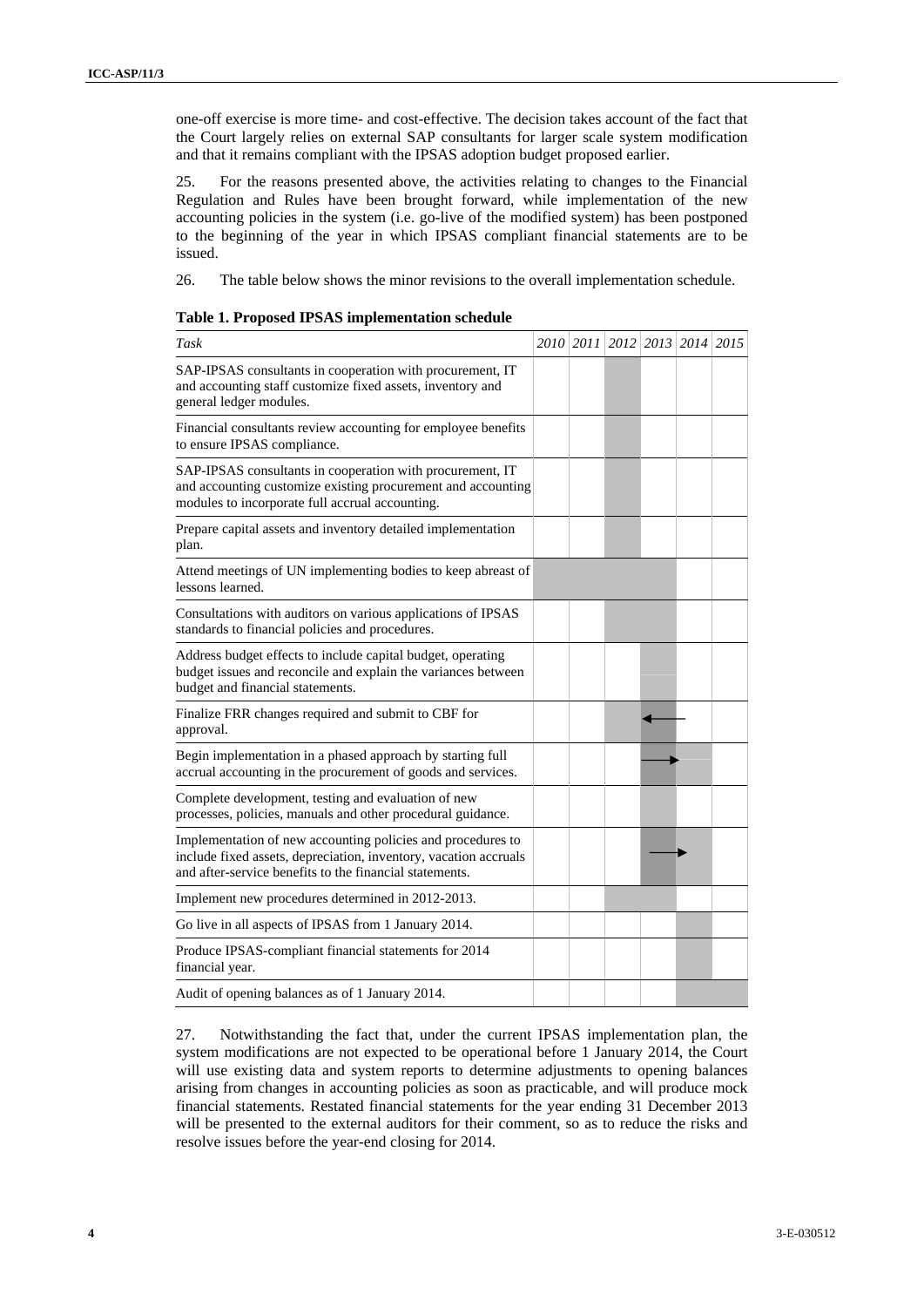# **IV. Major challenges**

28. The major challenges and risks in the IPSAS implementation process identified by the UN Task Force on Accounting Standards following review of IPSAS implementation progress in 23 organizations were:

(a) Achieving project objectives within allocated resources, i.e. ensuring that efforts and resources required are not underestimated;

(b) Ensuring adequate training and communication across the organization; and

(c) Challenges relating to replacement or upgrade of ERP system and implementation of necessary customization in a timely manner.

29. The Court considers that all the above risks have been sufficiently addressed in the initial IPSAS implementation plan and budget proposal. Other risks have been analysed in the risk analysis section of the project plan annexed to this report.

30. The Court has started awareness training programmes, and is conscious of the value of effective and timely communication to major stakeholders. Communication and training strategy has been finalized, while a detailed operational training schedule will be developed at a later stage.

31. In addition, several organizations have stressed the fact that a change in external auditors can present a challenge, due to the fact that IPSAS is principles- based and requires use of estimates and judgments, which can result in differing interpretations of standards requirements. Therefore, the on-going change of auditors from the National Audit Office to the *Cour des Comptes* may lead to differences of opinion and delay the audit process.

# **V. IPSAS budget performance**

32. The budget for 2011 has been fully committed. The approved budget for 2012 is in line with the budget proposed in the Report of the Court on its proposed schedule and budget for the implementation of IPSAS.<sup>11</sup> Certain redeployments within the project budget lines are possible in the future, so as to redeploy funds between certain outputs (especially towards SAP customization costs) based on the experience gained so far.

# **VI. Conclusion**

33. The Court has commenced the IPSAS implementation project as planned as of 1 July 2011. Project organization and staffing have been finalized, and a detailed project plan has been prepared, which is annexed to this report. Regular progress reports are being submitted to the Court's management and major stakeholders.

34. Certain revisions to the previously presented implementation schedule have been made. Drafting of proposed changes to the Financial Regulations and Rules has been brought forward. The proposed draft changes are being submitted as a separate document. In addition, the Court has decided to apply IPSAS in a one-off exercise instead of using a phased approach, as this is considered to be a more cost-efficient approach to system modifications. It is also the approach adopted by most other organizations, where experience has shown that it is easier to manage a single comprehensive change, rather than a consecutive series of smaller-scale changes.

35. The project is progressing well and has met the original schedule and milestones so far. The SAP consultants are already on board. Several training and communication activities have been undertaken, so that most of the Court's staff members involved are sufficiently familiar with the change management process, which is well underway.

 $11$  ICC-ASP/10/3.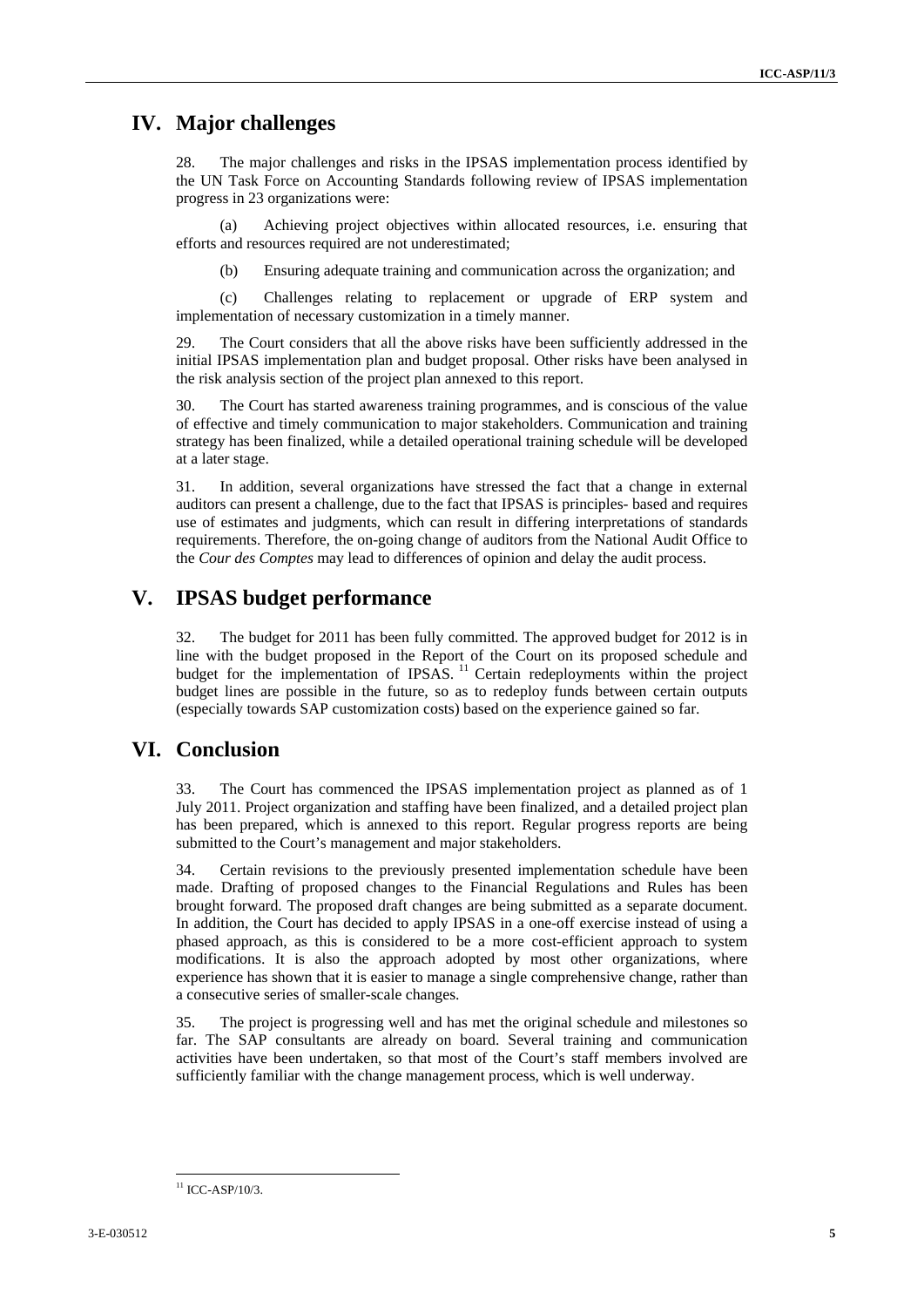## **Annex**

# **Project plan: IPSAS implementation**<sup>1</sup>

## **A. Background**

### **1. Decision to adopt IPSAS**

1. Following the recommendation of the External Auditor that the International Criminal Court (hereinafter "the Court") should decide to adopt International Public Sector Accounting Standards (IPSAS), in view of the fact that other international governmental organizations were doing likewise, at its fifteenth session, the Committee concurred with the External Auditor that IPSAS implementation was inevitable and that the Court should commence its IPSAS implementation strategy. The Committee recommended an addition to the 2011 proposed programme budget to allow for the commencement of IPSAS implementation. The Assembly endorsed these recommendations at its ninth session.<sup>2</sup>

### **2. UN system developments**

2. The decision to adopt IPSAS at the Court followed on from the decision to adopt IPSAS taken by the UN General Assembly in 2006.<sup>3</sup> Since 2006, UN system organizations have made progress in aligning themselves with IPSAS. Several organizations already issue IPSAS-compliant financial statements. The project for IPSAS implementation at the Court plans to take advantage of relevant UN system organizations' experience through the use of material developed by the UN Task Force on Accounting Standards, participation in its meetings and review of IPSAS- related material on the UN CEB network, as well as other publicly available material. In addition, contact will be established with other organizations which have had to address similar IT system development issues.

3. The following UN organizations issued IPSAS-compliant Financial Statements for the year ended 31 December 2010: ICAO, IMO, PAHO, UNESCO, UNIDO, WFP, WIPO and WMO. At the meeting of the UN Task Force on Accounting Standards held in September 2011, these organizations, as well as others who are still in the implementation process, reported on the status, progress, challenges and benefits of implementation.

### **3. Timeline**

4. The project start date was set at 1 July 2011 and the planned completion date is 30 June 2015.

### **4. Project goal**

*5.* Perform necessary process and system changes, as well as changes to rules and regulations, guidelines and operating procedures in order to issue first set of IPSAS compliant financial statements for the year ending 31 December 2014.

### **5. Budget**

 $\overline{a}$ 

6. The Court submitted its proposed revised implementation schedule, along with a budget proposal, in addressing the request of the Committee at its fifteenth session. The budget presented for 2011 (and subsequently approved by the Assembly), as well as anticipated expenditure in future years, is presented below:

<sup>&</sup>lt;sup>1</sup> Note: This is the plan as finalized in autumn 2011. It should thus be read as representing the situation at that date.

Progress achieved on planned activities is described in the foregoing report.<br><sup>2</sup> Official Records … Ninth session … 2010 (ICC-ASP/9/20), vol. I, part II.D, paras. 7-9.

<sup>&</sup>lt;sup>3</sup> General Assembly resolution 60/283 of 17 August 2006, part IV.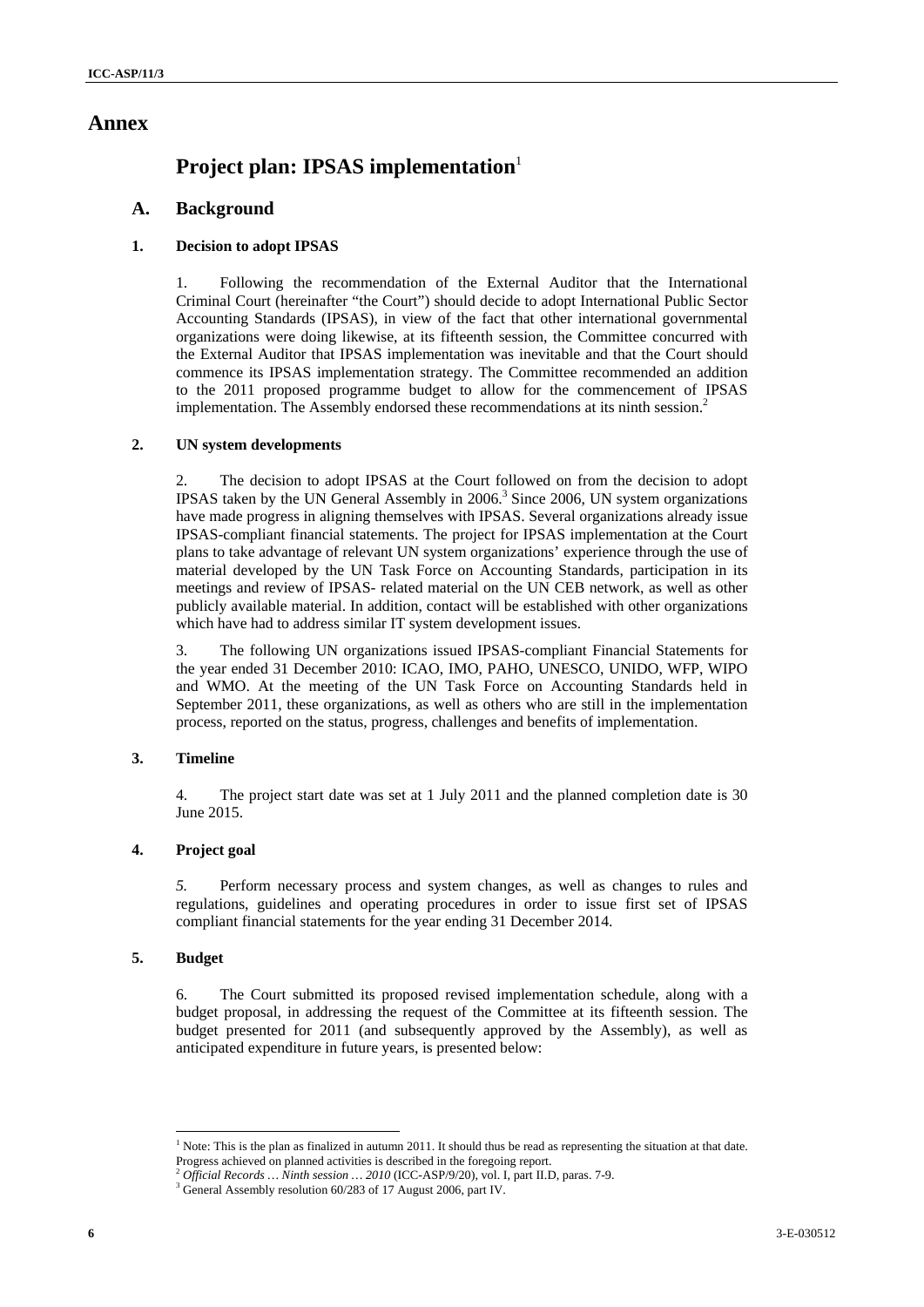|                                                                              |                   |         |         | Year of expected expenditure |         |        |
|------------------------------------------------------------------------------|-------------------|---------|---------|------------------------------|---------|--------|
| <i>Item</i>                                                                  | Amount $\epsilon$ | 2011    | 2012    | 2013                         | 2014    | 2015   |
| Staff resources (3.5 years GTA)                                              |                   |         |         |                              |         |        |
| P-4 IPSAS Project Coordinator                                                | 450,450           | 64,350  | 128,700 | 128,700                      | 128,700 |        |
| P-2 IPSAS Standards and Systems Associate Officer                            | 232,850           | 29,600  | 89,200  | 89,200                       | 24,850  |        |
| GS-OL Project A assistants - Two (G6 and G5)                                 | 403,800           | 67,300  | 134,600 | 134,600                      | 67,300  |        |
| <b>Consultants</b>                                                           |                   |         |         |                              |         |        |
| IPSAS short-term consultancy for policy revisions                            | 60,000            | 30,000  | 30,000  |                              |         |        |
| SAP expert consultants - customization                                       | 145,400           |         | 82,700  | 62,700                       |         |        |
| Modifications to existing system reports                                     | 205,050           | 51,350  | 50,000  | 55,000                       | 19,350  | 29,350 |
| Changes to system for HR, and financial recognition<br>of business processes | 180,000           | 30,000  | 60,000  | 50,000                       | 20,000  | 20,000 |
| Non-staff expenses                                                           |                   |         |         |                              |         |        |
| Training: IPSAS and SAP                                                      | 90.000            | 30,000  | 30,000  | 30,000                       |         |        |
| UN IPSAS Task Force Membership Fee                                           | 45,000            | 15,000  | 15,000  | 15,000                       |         |        |
| Travel: CEB and SAP networks                                                 | 40,000            | 10,000  | 10,000  | 10,000                       | 10,000  |        |
| Printing and Publications                                                    | 40,000            |         |         | 20,000                       | 10,000  | 10,000 |
| Miscellaneous                                                                | 25,000            | 5,000   | 5,000   | 5,000                        | 5,000   | 5,000  |
| <b>Total estimated</b>                                                       | 1,917,550         | 332,600 | 635,200 | 600,200                      | 285,200 | 64,350 |

#### **Table 1: Approved and anticipated annual expenditure**

## **B. Project implementation**

7. The Project organization, roles and reporting lines are presented in a chart below and described further:

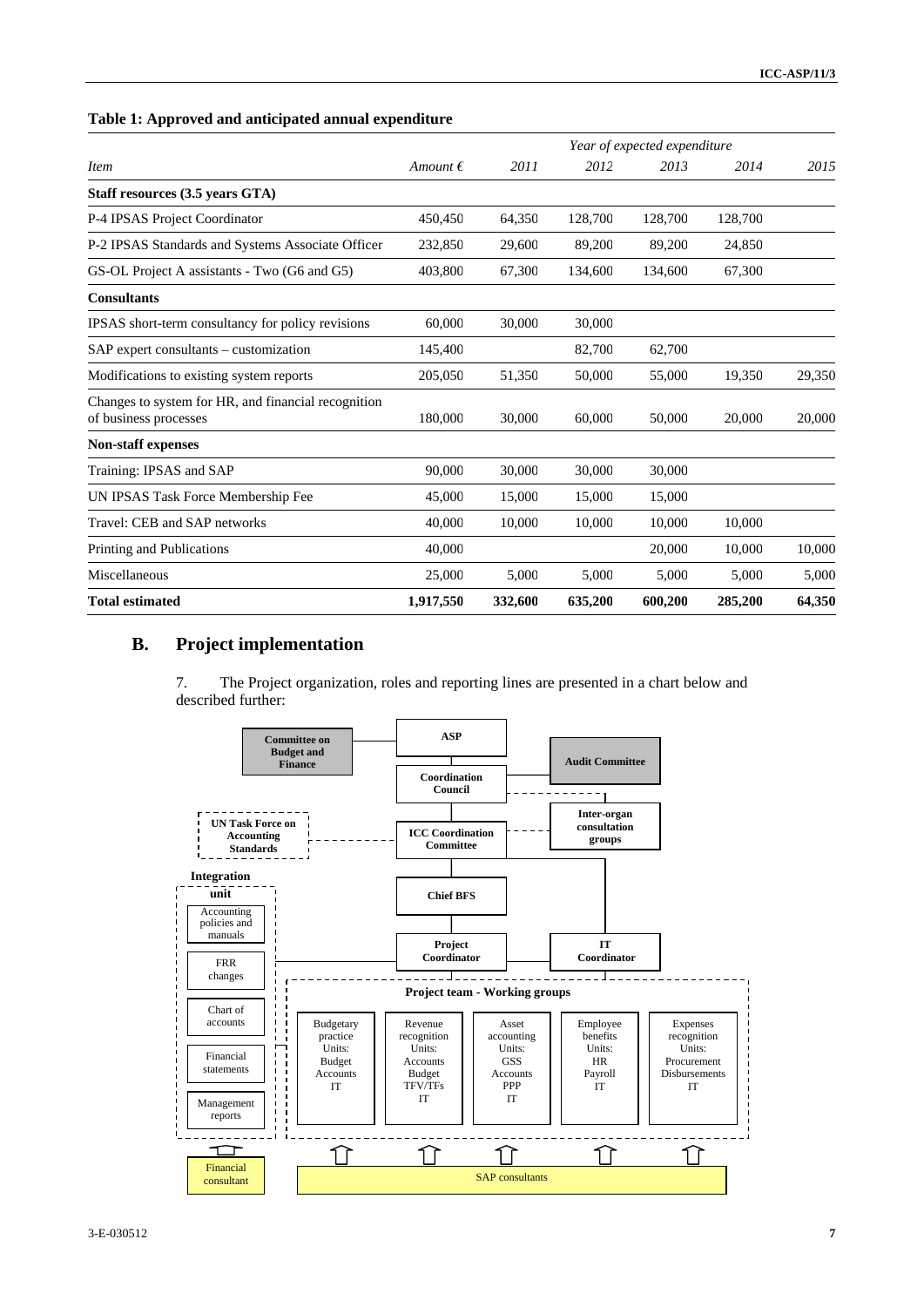8. The project will be carried out mainly by the Budget and Finance Section, where the core project team is formed, consisting of Project Coordinator, Associate Officer and two general service staff. Project management and reporting will largely fall within the Court's regular governance structures.

The Project team will be supported by working groups consisting of professionalgrade staff from all relevant functional areas, tasked with providing technical expertise based on their section or unit's specific business activities. Working groups are formed for areas which require cross-functional effort, and consist mainly of the representatives of sections and units within the Common Administrative Services Division (CASD). In addition, representatives of the Permanent Premises Project and Trust Fund for Victims are included in the asset accounting and revenue recognition areas, respectively. Finance and administrative staff from other organs of the Court will be included on an 'as-needed' basis.

10. The Integration Unit deals with all the implementation aspects that do not require separate working groups, and consists of IPSAS Project Coordinator, Chief of Budget and Finance Section, Management Accounting Supervisor and Accounts Officer.

11. The IT Coordinator is responsible for system development issues, including selection of external consultants, communication with external consultants and provision of information on current system configuration. Additionally, the IT Ccoordinator will ensure harmonization with other on-going projects which involve system modifications.

12. External consultants are required for two areas: resolution of finance and accounting issues and SAP enhancement and implementation. External consultants on finance and accounting issues will be involved to a limited extent and will advise the Project Coordinator and Chief of Budget and Finance on the resolution of complex accounting issues. SAP consultants will be involved to a greater extent and will work with the IT Coordinator and with representatives of the Information Communication and Technology Section on customizing the SAP system to support new accounting and reporting requirements.

13. The IPSAS Project Coordinator is responsible for coordinating all implementation activities and reports on progress to the Chief of Budget and Finance Section and to the Coordination Committee (see paras. 17-22 below).

14. The Committee on Budget and Finance and the Audit Committee have an oversight and advisory role. Both committees will receive progress reports and major project deliverables for comment prior to submission to the Assembly of States Parties for approval.

#### **1. Committee on Budget and Finance**

15. In its report to the Assembly of State Parties,<sup>4</sup> the Committee on Budget and Finance recommended that implementation of the IPSAS project be rigorously monitored, and that a detailed project plan and a draft proposal of all required changes to Financial Regulations and Rules be submitted to the Committee at its eighteenth session.

### **2. Audit Committee**

16. In its report to the Committee on Budget and Finance,<sup>5</sup> the Audit Committee stated that it had reviewed the Court's plans for the introduction of International Public Sector Accounting Standards (IPSAS) at its February-March 2011 meeting. The Audit Committee recommended that the Court separate surplus funds held for the Permanent Premises Project from ordinary activities and disclose this in the notes to the accounts prior to the introduction of IPSAS. It noted that relevant assets and liabilities would be brought into the accounts at the introduction of IPSAS through a combination/consolidation exercise. It decided to continue to rigorously review progress towards the implementation of IPSAS.

### **3. Terms of Reference – Coordination Committee**

17. The function of the Coordination Committee is to serve as a mechanism for communication and consultation among the divisions and sections which are most directly involved in the process of IPSAS implementation.

 $\overline{a}$ <sup>4</sup> *Official Records … Tenth session … 2011* (ICC-ASP/10/20), vol. II, part B.2. 5

 $5 \tilde{CBF}/17/11$ .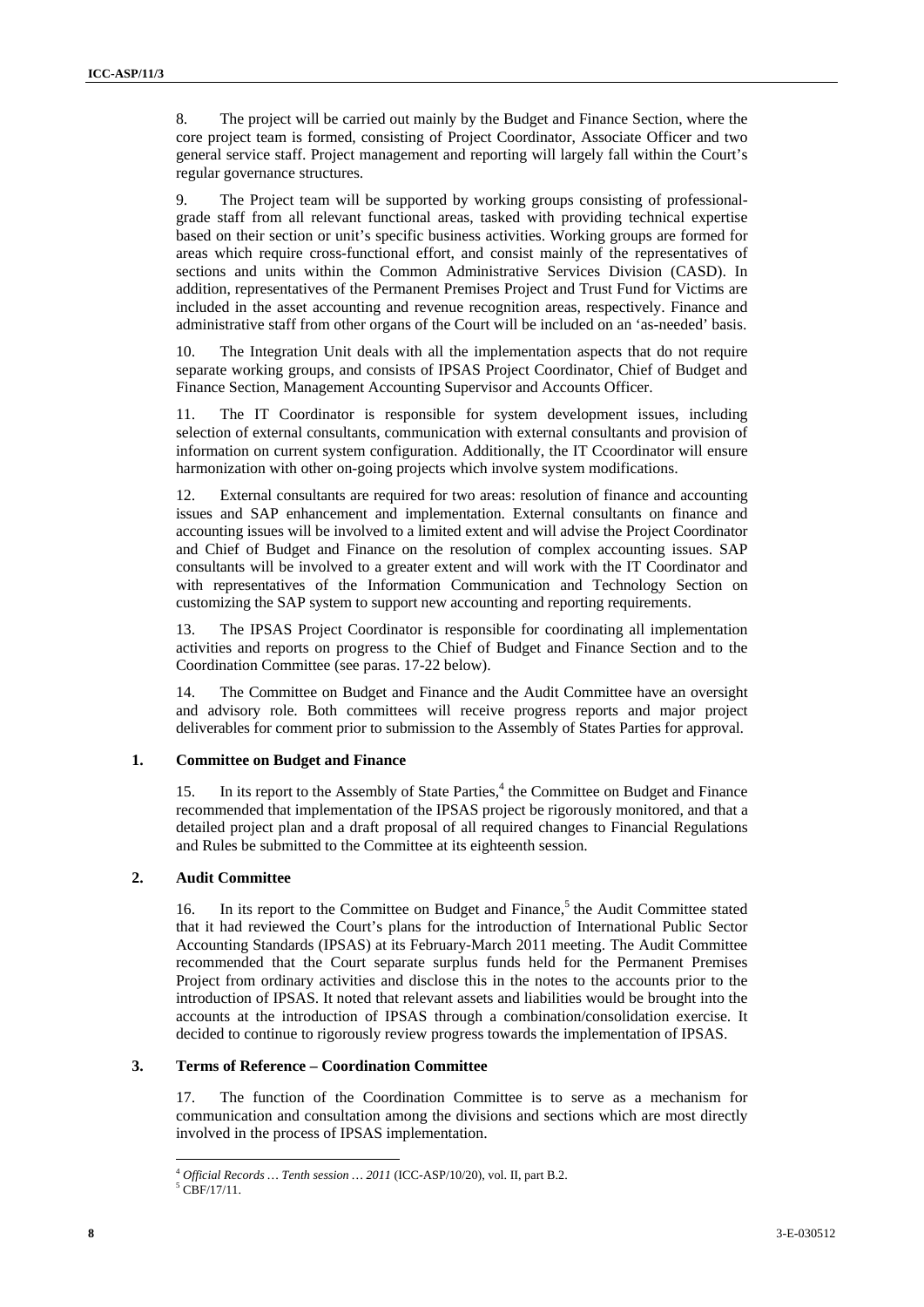18. The Coordination Committee will consist of: the Director of CASD (Chairperson), Chief of Budget and Finance Section, Chief of Information Communication and Technology Section, Chief of General Services Section and Internal Audit nominee. The Secretary of the Committee will be the IPSAS Project Coordinator.

19. The Coordination Committee will continually monitor IPSAS implementation progress and actively participate in the resolution of any issues which might arise during implementation, especially in relation to the activities of working groups.

20. Members of the Coordination Committee will ensure that the activities of the sections which they represent are effectively coordinated.

21. The Committee will review project deliverables to be presented to the Coordination Council in order to resolve any possible differences of opinion and reach consensus on matters affecting the functional area of Committee members. The Committee will prioritize project issues and maintain oversight of the impacts of project on IT systems.

22. Meetings of the Coordination Committee will be held monthly. The agenda for meetings will be prepared by the Project Coordinator. At each meeting, the progress and status of activities will be presented. Members of the Committee will be requested to attend meetings at which the issues relating to their functional area are to be discussed. Minutes of meetings will be prepared.

### **C. Project milestones and timetable**

23. The graphic below illustrates overall project milestones and timetable. These are further described below. Detailed project activities and deliverables until 31 December 2012 are set out in a separate section.



**Communication and training schedule** 

|                                         | 2011 |     |     |     | 2012 |     |     |     |     |     |     |     |     |     |     |     |
|-----------------------------------------|------|-----|-----|-----|------|-----|-----|-----|-----|-----|-----|-----|-----|-----|-----|-----|
| <b>CBF</b> progress reports             | Sep  | Oct | Nov | Dec | Jan  | Feb | Mar | Apr | May | Jun | Jul | Aug | Sep | Oct | Nov | Dec |
| <b>Audit Committee progress reports</b> |      |     |     |     |      |     |     |     |     |     |     |     |     |     |     |     |
| <b>Awareness training</b>               |      |     |     |     |      |     |     |     |     |     |     |     |     |     |     |     |
| <b>Training plan development</b>        |      |     |     |     |      |     |     |     |     |     |     |     |     |     |     |     |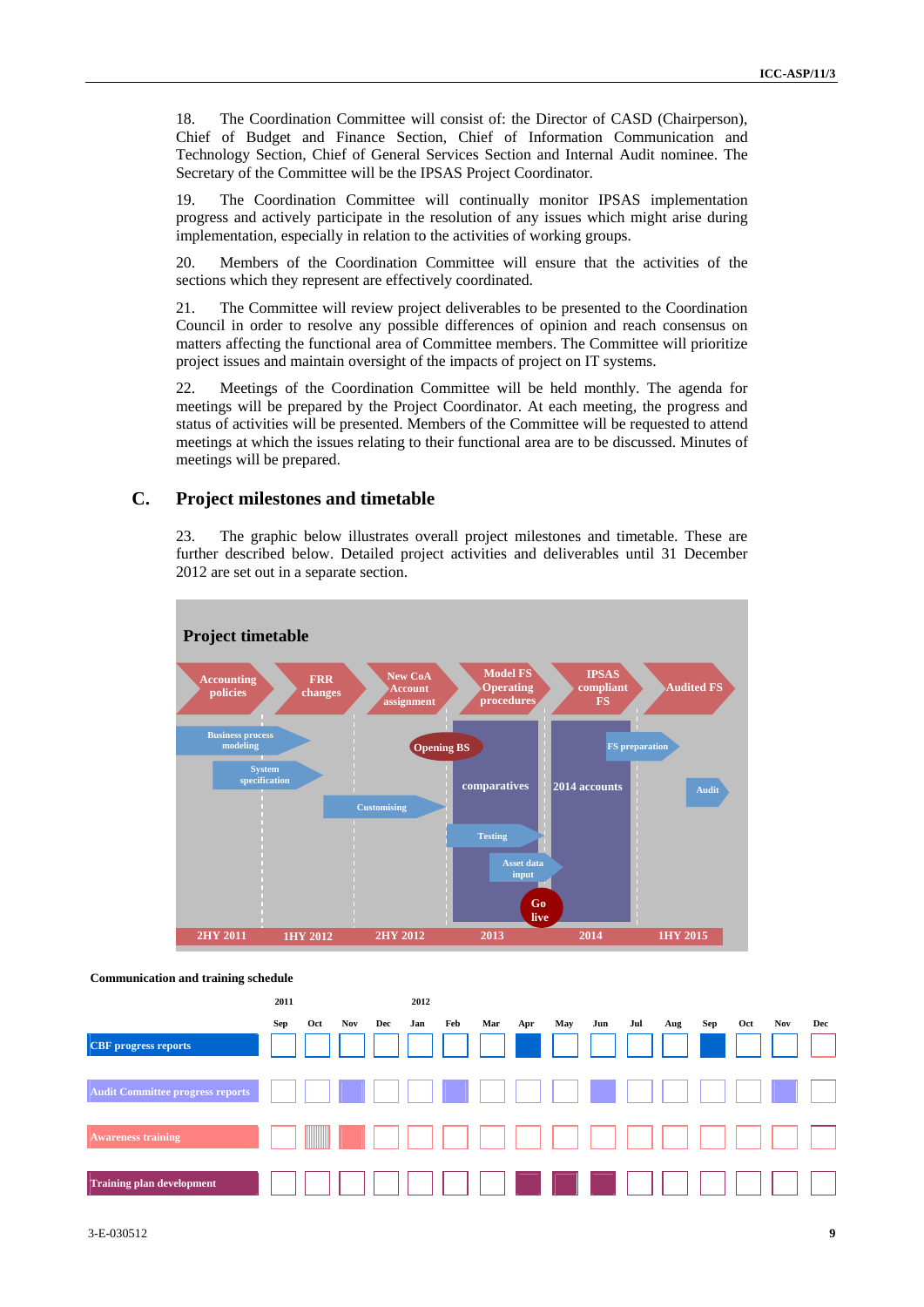#### **1. Development of new accounting policies**

24. The project team will develop a full set of accounting policies that are relevant to the current operation of the Court, or that could become relevant in the foreseeable future. Each IPSAS standard will be considered, in terms of its impact on the accounting and reporting activities of the Court, as well as on operating procedures and financial management.

25. For the overall presentation of financial statements it is particularly important to determine the boundaries of the Court as a reporting entity, potential consolidation needs and the need for segment reporting. Also, for purposes of disclosing related- party transactions, it should be established who meets the definition of key management personnel.

26. Under UNSAS, financial information was reported using fund accounting, whereby data were presented in columns showing which funds are at the disposal of member States and which are not. Fund accounting is not addressed under IPSAS; rather, the concept of reporting segments is used. Therefore, an appropriate reporting format needs to be agreed on by the Court and the external auditor.

27. In the first phase, accounting policies will be drafted to establish the most relevant changes to accounting and financial reporting required which could have an impact on budgeting practices as well as on the Financial Rules and Regulations. This activity is expected to be completed by year-end 2011.

28. Further revisions and detailed development of accounting policies, as well as their impact on operating guidelines and procedures, is expected to take place throughout 2012 and to be completed by 2012 year-end. In its work, the project team will take account of the guidance developed by the UN system-wide IPSAS project team.

29. Based on a preliminary assessment, the anticipated impact of accounting standards on the Court is as follows:

- *(a) Standards with greatest impact*
- IPSAS 1 Presentation of Financial Statements
- IPSAS 3 Net Surplus or Deficit for the Period Fundamental Errors and Changes in Accounting Policies
- IPSAS 17 Property, Plant and Equipment
- IPSAS 19 Provisions, Contingent Liabilities, Contingent Assets
- IPSAS 20 Related Party Disclosures
- IPSAS 23 Revenue from Non-Exchange Transactions (Taxes and Transfers)
- IPSAS 24 Presentation of Budget Information in Financial Statements
- IPSAS 25 Employee Benefits
- IPSAS 28 Financial Instruments: Presentation
- IPSAS 30 Financial Instruments: Disclosures
- IPSAS 31 Intangible Assets
- *(b) Standards with moderate impact:*
- IPSAS 2 Cash Flow Statements
- IPSAS 4 The Effects of changes in Foreign Exchange Rates
- IPSAS 5 Borrowing Costs
- IPSAS 6 Consolidated Financial Statements Accounting for Controlled Entities
- IPSAS 9 Revenue from Exchange Transactions
- IPSAS 12 Inventories
- IPSAS 13 Leases
- IPSAS 14 Events after the Reporting Date
- IPSAS 18 Segment Reporting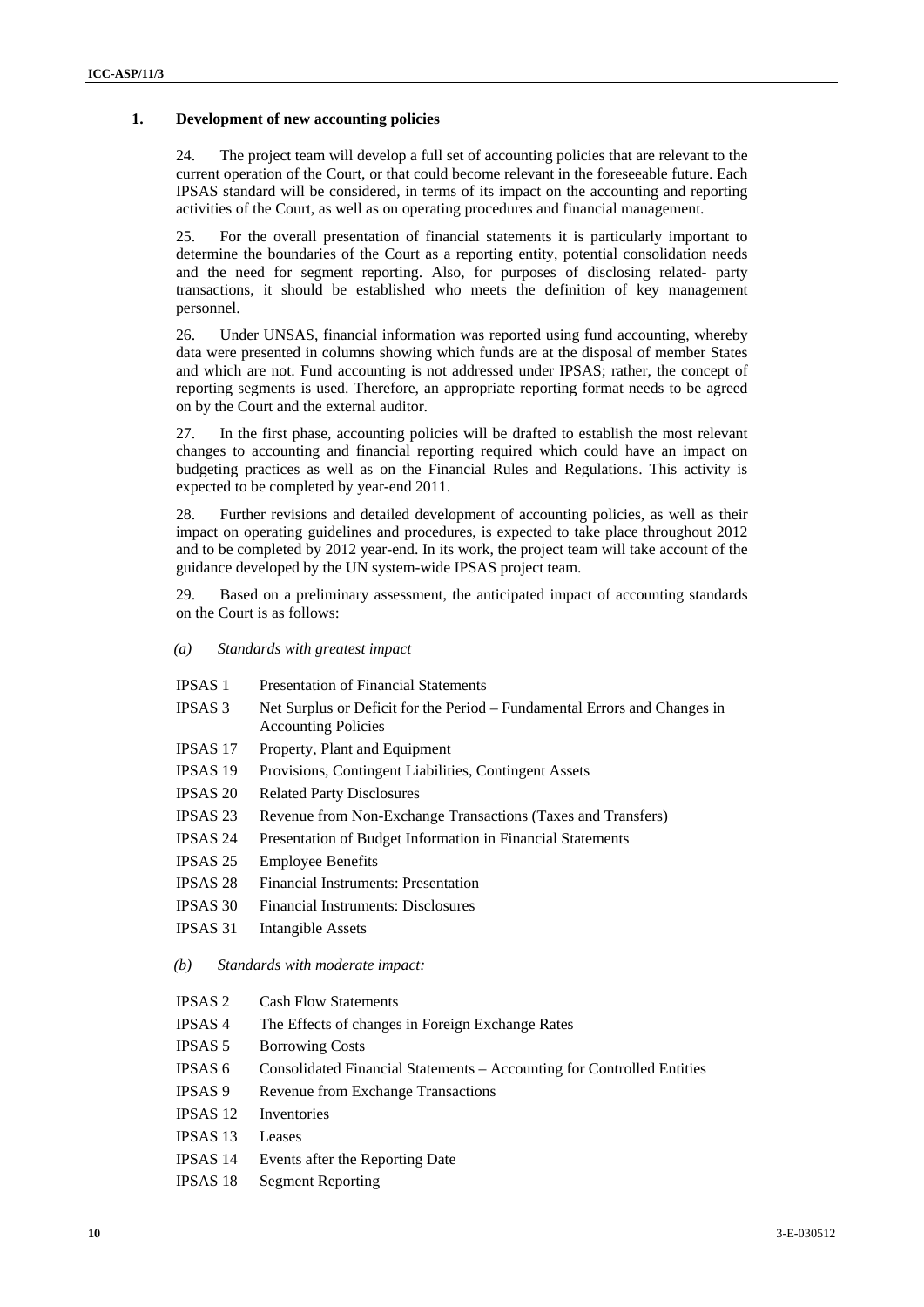- IPSAS 21 Impairment of Non-cash-generating Assets
- IPSAS 29 Financial Instruments: Recognition and Measurement
- *(c) Standards with limited or no impact:*
- IPSAS 7 Accounting for Investments in Associates
- IPSAS 8 Financial Reporting of Interests in Joint Ventures
- IPSAS 10 Financial Reporting in Hyperinflationary Economies
- IPSAS 11 Construction Contracts
- IPSAS 15 Financial Instruments: Disclosure and Presentation (superseded by IPSAS 28 and 30)
- IPSAS 16 Investment Property
- IPSAS 22 Disclosure of Financial Information About the General Government Sector
- IPSAS 26 Impairment of Cash-Generating Assets
- IPSAS 27 Agriculture

### **2. Impact on budgeting practices**

30. The current budgeting process at the Court is a combination of cash and accrual budgeting, or the so-called modified accrual budgeting.

31. In making a transition to full accrual accounting, three main options are available with regard to the budget:

(a) Fully apply the principle of accrual-based accounting to both the budget and general accounts. In this case, the budgetary balance will correspond to the difference between budgetary entitlements and expenses incurred in the course of the financial year, irrespective of the amounts that may have been disbursed or collected;

Apply the accrual principle to the general accounts only, while budget implementation would be subject to the cash principle (in which case there will be a dual system, whereby a reconciliation has to be made on a yearly basis, published in notes to financial statements and certified by the auditor). In this case one of the main challenges of IPSAS adoption is matching financial statements information to budgets. The challenge is also how to encourage programme managers to analyze accrual-based data and make use of their findings, as well as how to present differences so as to be understandable to financial statement users; and

(c) Fully retain the current budgeting process on a modified accrual basis. In previous years, this approach has been characterized by inconsistency in the way it has been applied. Under current practice, some long-term employee benefit liabilities (such as repatriation grant, accumulated annual leave, pension for judges) have been funded, even though the practice has not been consistent over the years. Unliquidated obligations are charged to the budget on a basis which is not consistent with expenses recognition under IPSAS. The same problems as under item (b) apply, with the addition that the 'modified' approach is not sufficiently regulated, as evidenced by the changing practice in previous years. In addition, if long-term liabilities are being funded, the appropriateness of the Court's current investment strategy and practices will need to be reassessed.

32. At present, most international government organizations which have already moved to accrual-based accounting are finding it difficult to introduce accrual-based budgeting, mostly arguing that accrual-based budgeting would not be easily accepted by member States.

#### **3. Amendments to the Financial Regulations and Rules**

33. A number of changes to the Financial Rules and Regulations will be necessary. The proposed changes will take account of an impact analysis of changed accounting policies, as well as of budgeting implications. They are to be submitted to the next session of the Committee on Budget and Finance in April 2012.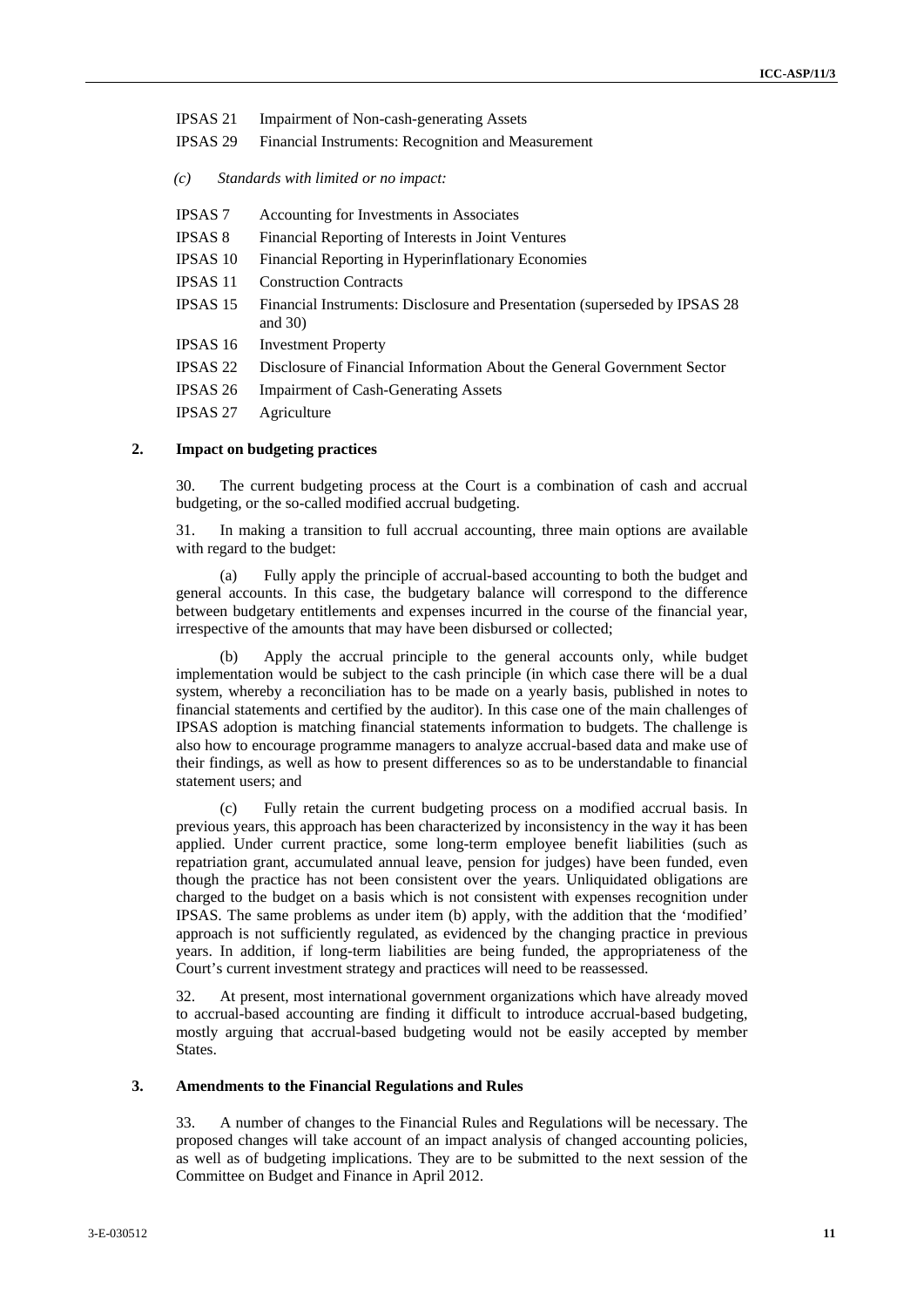34. For purposes of the proposed changes, a study will also be made of the approach to the issue adopted by other IGOs. Preliminary analysis has identified the following range of options applied by different organizations:

make minimum modification by simply stating, under accounts section, that IPSAS compliant financial statements need to be produced annually;

(b) make additional adjustment regarding expenditure recognition and availability of appropriations to liquidate outstanding legal obligations of each financial period;

(c) require exiting member states to make additional contributions if, at the point of exit, the organization reports net liabilities; and

make extensive amendments by including various elements of accounting policies (only two organizations `have taken this approach).

35. Since the FRR are a key Court financial governance document, the draft amendments will be submitted to an external expert consultant for consideration and advice, as well as to the Audit Committee for comment.

#### **4. Chart of Accounts implementation and booking schemes**

36. In order to be able to produce IPSAS compliant financial statements, as a first step an IPSAS compliant Chart of Accounts (CoA) needs to be in use. This will require significant changes to the existing CoA, as well as to the account assignment or booking schemes used in the SAP system. However, once the IPSAS compliant CoA is in place, the mapping of the accounts should enable efficient and largely automated generation of main financial statements, as well as notes to the financial statements.

37. Changes to the CoA will be effected in parallel with accounting policies. A new CoA for the test system will be created before the start of system testing, which is scheduled for January 2013.

38. The new CoA will be implemented in FI/CO at the beginning of 2013, as the overall go-live for all system modifications is scheduled for 1 January 2014.

#### **5. Business process analysis and amendments to operating procedures and guidelines**

39. For a successful transition to IPSAS, it is critical to undertake gap analysis of business processes and operating procedures and guidelines, as well as of the financial and operating reports developed under UNSAS and those required by IPSAS.

40. Each transaction giving rise to accounting entries, from initiation to reporting phase, should be analysed. This will require coordinated effort by working groups, especially relating to several major processes including procurement, human resources management, asset management and budgeting practices. The process descriptions should also take into account field operations, even though, from the accounting perspective, the Court's operations are largely centralized.

41. The aim of the analysis is to produce a process description and the amendments required, which will translate into an IT system specification and customization requirements.

42. Additionally, standard operating procedures and guidelines currently in use will have to be amended to support the new requirements.

43. Analysis of business processes should be completed by the end of first quarter 2012. Amendments to operating procedures and guidelines should be in effect as of 1 January 2013, in line with the modified system go-live date.

#### **6. Enterprise Resource Planning**

44. Currently, all of the Court's data and processes are integrated under its SAP system. The system is customized to a level required to support the Court's operations; its main components in use are: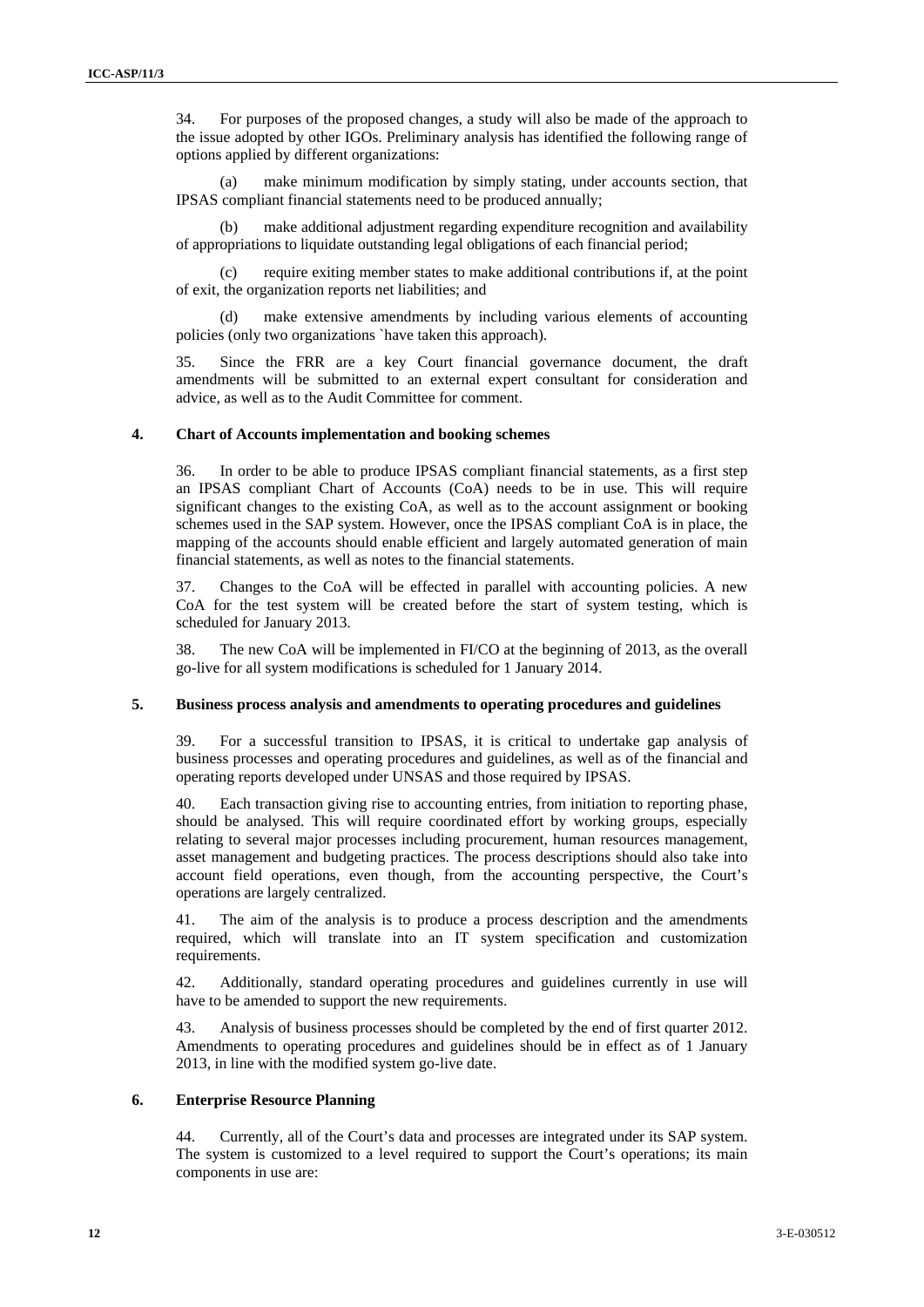(a) FI/CO (financial accounting and controlling), including accounts payable (AP), accounts receivable (AR), bank accounting (BL) and travel management (TV);

(b) Public sector management; including funds (FM) and grants management (GM);

- (c) Human resources management (HR);
- (d) Materials management (MM); and
- (e) Project system (PS).

45. Preliminary analysis shows that an Asset Accounting (AA) module will need to be introduced. Except for the necessary customization and integration work, existing asset data will have to be migrated within the system.

46. Additionally, changes to the MM module will be required as a result of integration with the AA module, and given the fact that the goods receipt and service entry sheets will become triggers for accounting entries in the general ledger under IPSAS.

47. As budgeting and budget realization reporting is likely to remain on a different basis from that used for financial statements preparation, two parallel ledgers, or at least two sets of reports, will need to be maintained. This will result in modification to the FM module, i.e. modification of its integration with FI/CO.

48. Changes in the area of employee benefits transaction recording are not likely to produce extensive system modifications. Calculating and reporting on long-term employee benefits do not necessarily have to be fully automated, depending on the frequency with which financial reports are generated. It is important to ensure data availability, while calculations of provisions and booking of the movements in provisions could be done manually in the general ledger. However, some system modifications might be required to ensure data availability, and as a result of integration activities.

49. Depending on the findings relating to the issue of segment reporting and fund accounting, a need for further modifications to controlling objects in the CO module could become evident.

50. The Court does not have sufficient in-house resources and expertise, and external SAP consultants will need to be engaged. However, it is essential that staff from the IT unit be included in the working groups for the areas of asset management, procurement, budgeting and employee benefits, so as to ensure better coordination and communication with external consultants. Previous and recent experience with system modifications show that this is a process which entails significant risks and could adversely impact budgetary and time constraints.

51. As a result of analysis of business processes and identification of changes resulting from the application of new accounting policies, details of the necessary system customization will crystallize. System requirements should be determined by the end of the second quarter of 2012, at which time customization activities could commence. Testing of the system is planned to be conducted during 2013, and the anticipated go-live date is 1 January 2014. This schedule should be sufficiently flexible to absorb the above-mentioned risks.

52. The project team will also contact other UN organizations which have an IPSAS compliant SAP system currently in production in order to ascertain whether there are benefits that could be obtained from their experience with system development.

#### **7. Preparation of IPSAS compliant financial statements**

53. In the first IPSAS compliant financial statements, the Court will attempt to present comparative figures. Along with financial information for 2014, data from the 2013 financial period will also be presented. That means that the opening balances of assets and liabilities will need to be established as early as 1 January 2013. Presentation of comparative financial information in the first set of IPSAS compliant financial statements is not obligatory. Therefore, if the task of determining opening balances on 1 January 2013 proves to be more difficult than anticipated the comparatives will not be presented.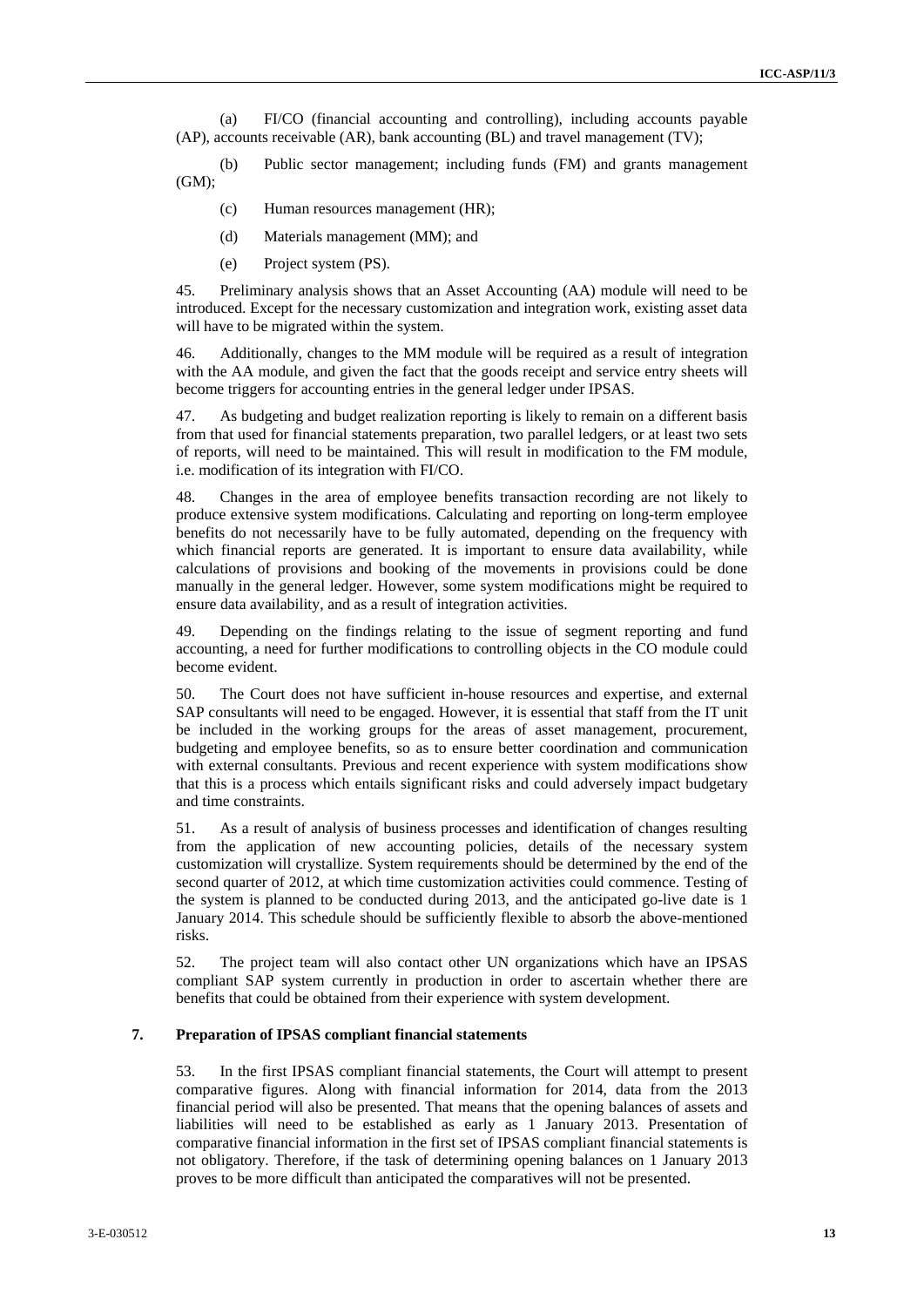54. As the system go-live is set for 1 January 2014, for comparative purposes 2013 financial statements will need to be restated. This can be done 'out of system', i.e. in Excel, using supporting data generated from SAP. The restated 2013 financial statements will be used as trial financial statements and will be submitted to external auditors for review.

55. At 1 January 2014, the new system should be in production, including the new Chart of Accounts and asset accounting module (including migrated asset data). By this date comprehensive data cleansing should have been conducted, in order to bring forward correct asset and liabilities balances.

56. Model financial statements should be prepared during 2013, in order to establish a general presentation layout, as well as to meet all presentation and disclosure requirements of IPSAS. IPSAS require full compliance, and financial statements cannot be claimed to be IPSAS compliant if all the requirements are not fulfilled.

57. The model financial statements will be finalized by second quarter of 2013, and presented to external auditors for their comments before the year-end 2014.

58. External auditors and Audit Committee have an important role in reviewing accounting policy developments, especially during transition from one accounting standard to another. In mid-2012 there will be a change in the Court's external auditor as a result of rotation. The Audit Committee noted at its last meeting that it will continue to rigorously review progress towards IPSAS implementation.

59. In the project structure, internal audit, external audit and Audit Committee have an oversight role and will be invited to comment on all significant project deliverables, such as changes to Financial Regulations and Rules, accounting policies, Chart of Accounts, opening balances and model financial statements. Any important issues that could lead to qualified audit opinion should be identified and resolved in a timely manner. The project team will accordingly prepare a restatement of 2013 financial information in IPSAS compliant format, including model financial statements, for early consideration by the external auditor.

60. External auditors will have to independently decide whether to give a qualified or unqualified opinion on financial statements for the year ended 31 December 2014 prepared under the IPSAS accounting framework.

#### **8. Communication and training**

61. Awareness of the change process needs to be developed through communication and training. At the time of project plan preparation, initial awareness training for budget and finance staff across the organs and sections of the Court had already been conducted. The magnitude of the IPSAS implementation project implies expanding awareness of senior managers. Orientation sessions for senior managers will be organized before year-end 2011.

62. Progress of the project towards IPSAS implementation will be communicated to target recipients by various means:

(a) Progress reports will be issued semi-annually to the Committee on Budget and Finance and to the Audit Committee;

Progress of the project will be discussed at monthly Coordination Committee meetings, and any outstanding issues resolved. Presentation will be prepared for this purpose on a monthly basis; and

(c) Bulletins for finance and administration staff and field-office staff will be prepared on an as needed basis.

63. Communication with internal and external auditors will be continuous, as they will have an oversight role in the project.

64. The project team will regularly monitor and consider the experience of other international organizations, their progress towards full IPSAS adoption and results achieved. The project team will take part in the meetings of the Task Force on Accounting Standards of the UN and take into account the guidance so far issued by the Task Force.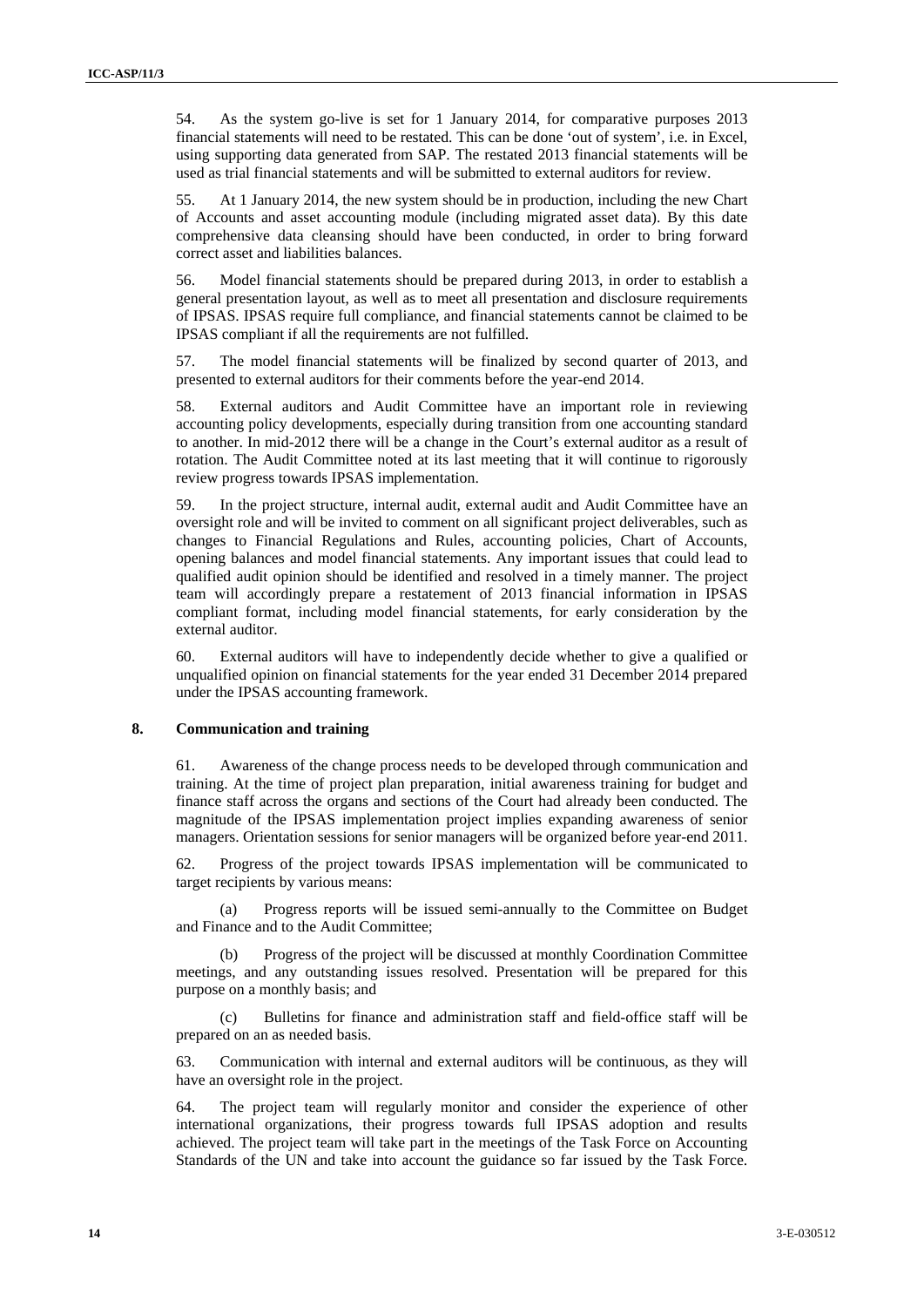Experience of other organizations in the area of system developments will also be considered to the extent possible.

65. As part of the overall IPSAS implementation project, specific training needs will have to be identified, training plans prepared and training material developed.

66. Awareness training sessions have already been conducted at an early stage of the project. Subsequently specialist training sessions will be held.

67. Training needs will include identification of prospective trainees, as well as training content. Training will be conducted in two main areas: accounting and operating policies and SAP training programmes. Training will be synchronized with implementation. Detailed training plans and schedules will be produced by the second quarter of 2012. SAP training programmes will be scheduled for the last quarter of 2013.

68. As IPSAS implementation projects have been in progress in other IGOs for some time, a significant amount of training material has been prepared by the Task Force and is available.

69. A tender will be organized for an external consultant to provide general accounting level training sessions. The selected consultant should be an IPSAS specialist who has been involved in many IPSAS implementation projects, and be capable of conducting training sessions at short notice and have training material readily available.

70. Training sessions related to changes in operational policies will be developed and conducted by the project team.

### **D. Project activities planned for the period 1 July 2011 to 31 December 2012**

71. Activities in the period ending 31 December 2012 are detailed below.

#### **1. Accounting policies**

72. Drafting accounting policies for the major impact area either in terms of accounting or resulting system changes, including:

(a) Asset accounting in respect of property and equipment accounting (taking into account the Permanent Premises Project), intangible assets, inventories and leases;

Revenue and expenses recognition. In particular, analysing characteristics of donor agreements in respect of conditions for recognition of voluntary revenue contribution. Determining timing of liabilities and expenses recognition and establishing cut-off procedures;

(c) Employee benefits. Identifying gaps in current policies for recognition of expenses and liabilities, especially long-term liabilities;

- (d) Determining reporting entity, consolidation needs and segment reporting needs;
- (e) Foreign currency differences accounting; and
- (f) Financial instruments accounting

73. The accounting policies draft will be available by year-end 2011 and should enable comprehensive identification of necessary operating procedures changes and system changes. A final set of accounting policies and manuals will be developed by year-end 2012.

#### **2. Financial Regulations and Rules**

74. Provide input into considerations and impact of IPSAS adoption on budgeting practices, donor reporting and other management practices. The analyses of effect on budgetary practices should be reflected both in the necessary changes to the Financial Regulations and Rules, as well as in IT system changes. The reconciliation process for budgetary and financial statements data and the relevant reports will need to be established. This activity should be completed by end November 2011.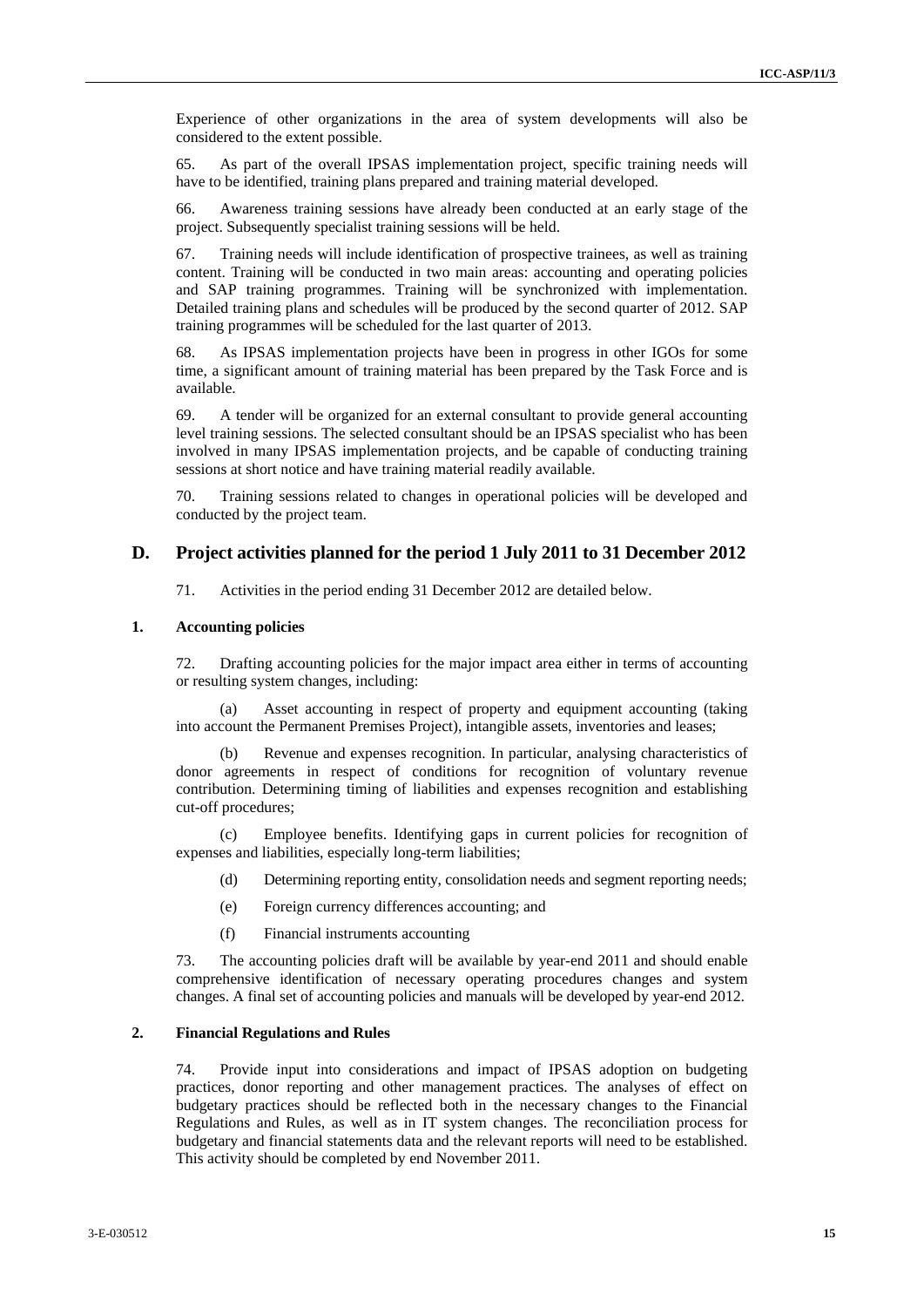75. Proposed changes to the Financial Regulations and Rules will be prepared, for submission to the Committee on Budget and Finance at its April 2012 meeting. The project team will conduct an analysis of the approach taken by other IGOs and propose changes appropriate to the Court. The external expert will also be consulted on the proposed changes. A draft will be provided for consideration by the Audit Committee.

#### **3. Chart of Accounts**

76. The project team will start drafting an IPSAS compliant Chart of Accounts. The new Chart of Accounts should be available by the scheduled start of testing activities in the SAP test system, at latest by year-end 2012.

#### **4. Process and SAP gap analysis**

77. As described in paragraph 9 above, the project team will form working groups, consisting of professionals from all the relevant functional areas, tasked with providing technical expertise based on their section or unit's specific business activities. There will be five major groups, dealing with: asset recognition and measurement, employee benefits, revenue recognition, expenses recognition and budgeting. Each group will perform the following activities:

(a) Describe current processes from transaction initiation to accounting entries and reporting;

(b) Review policies, guidelines and standard operating procedures, and propose necessary changes;

(c) Perform gap analysis and identify necessary changes to processes and systems;

(d) Cooperation with external SAP consultant on preparation of blueprints for system customization;

(e) Identification of reporting and reconciliation needs; and

(f) Develop test cases and testing activities once the customized system is available.

78. The activities of business process analysis and blueprint preparation should be finalized by the end of first quarter 2012. Testing is planned to commence in January 2013, after completion of customization.

### **5. Opening balances**

79. The project team will attempt to identify opening balances at 1 January 2013. This exercise will include restating balances out of the SAP system (i.e. in Excel). For this purpose, the asset list will need to be compiled and verified, including data on the Permanent Premises Project. The unliquidated obligations list from the system will be analysed in detail for expenses cut-off. Provisional valuation of employee liabilities will be performed, with support from an external actuarial consultant. The project team will maintain supporting evidence for restated opening balances. If these are accepted by the external auditor as sufficient audit evidence, the restated balances will be used for presenting comparative financial information in financial statements for the year ended 2014.

#### **6. Communication and training**

80. Communication and training. Progress reports for the Committee on Budget and Finance and Audit Committee will be prepared semi-annually. Presentations will be prepared for the Project Board on a monthly basis. Bulletins for finance and administration staff and field-office staff will be prepared on as-needed basis.

81. Awareness training activities will be completed by year-end 2011. A training plan will be developed in 2012, and further training activities will be conducted in 2013.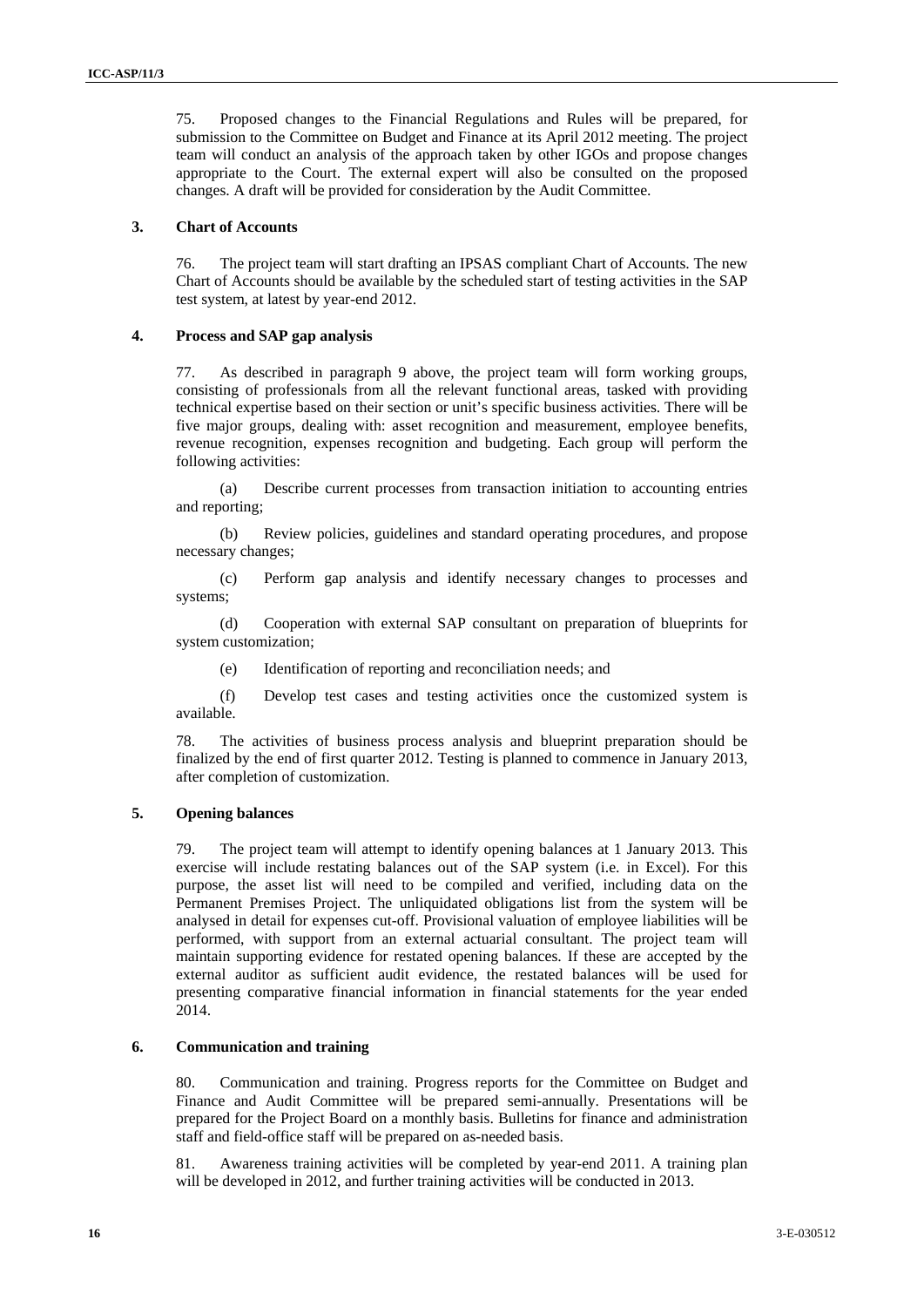|                                                               |                               |    |    |    |    |           |    |        |               | Sep- Oct- Nov- Dec- Jan- Feb-Mar- Apr- May- Jun- Jul- Aug- Sep- Oct- Nov- Dec- |    |           |            |           |           |           |    |
|---------------------------------------------------------------|-------------------------------|----|----|----|----|-----------|----|--------|---------------|--------------------------------------------------------------------------------|----|-----------|------------|-----------|-----------|-----------|----|
| Activity                                                      | Responsible                   | 11 | 11 | 11 | 11 | <i>12</i> | 12 |        | $12 \quad 12$ | 12                                                                             | 12 | <i>12</i> | <i>12</i>  | <i>12</i> | <i>12</i> | <i>12</i> | 12 |
| <b>Accounting policies</b>                                    |                               |    |    |    |    |           |    |        |               |                                                                                |    |           |            |           |           |           |    |
| Draft accounting policies                                     | Project team                  |    |    |    |    |           |    |        |               |                                                                                |    |           |            |           |           |           |    |
| Review by external consultant                                 | Ext. consultant               |    |    |    |    |           |    |        |               |                                                                                |    |           |            |           |           |           |    |
| Comments by Internal and External Audit                       | Auditors                      |    |    |    |    |           |    |        |               |                                                                                |    |           |            |           |           |           |    |
| Submission to Audit Committee                                 |                               |    |    |    |    |           |    |        |               |                                                                                |    |           |            |           |           |           |    |
| Finalise accounting policies                                  | Project team                  |    |    |    |    |           |    |        |               |                                                                                |    |           |            |           |           |           |    |
| <b>Financial Regulations and Rules</b>                        |                               |    |    |    |    |           |    |        |               |                                                                                |    |           |            |           |           |           |    |
| Impact analysis on budgetary practices                        | Project team                  |    |    |    |    |           |    |        |               |                                                                                |    |           |            |           |           |           |    |
| Review of approach taken by other IGOs                        | Project team                  |    |    |    |    |           |    |        |               |                                                                                |    |           |            |           |           |           |    |
| Draft changes to FRR                                          | Project team                  |    |    |    |    |           |    |        |               |                                                                                |    |           |            |           |           |           |    |
| Review by external consultant                                 | Ext. consultant               |    |    |    |    |           |    |        |               |                                                                                |    |           |            |           |           |           |    |
| Submission to CoCo                                            |                               |    |    |    |    |           |    |        |               |                                                                                |    |           |            |           |           |           |    |
| Submission to Audit Committee and CBF                         |                               |    |    |    |    |           |    |        |               |                                                                                |    |           |            |           |           |           |    |
| Final FRR change proposal                                     | Project team                  |    |    |    |    |           |    |        |               |                                                                                |    |           |            |           |           |           |    |
| <b>Chart of accounts</b>                                      |                               |    |    |    |    |           |    |        |               |                                                                                |    |           |            |           |           |           |    |
| Draft chart of accounts                                       | Project team                  |    |    |    |    |           |    |        |               |                                                                                |    |           |            |           |           |           |    |
| Comments by Internal and External Audit                       | <b>Auditors</b>               |    |    |    |    |           |    |        |               |                                                                                |    |           |            |           |           |           |    |
| Finalise chart of accounts                                    | Project team                  |    |    |    |    |           |    |        |               |                                                                                |    |           |            |           |           |           |    |
| <b>Process and SAP Gap analysis</b>                           |                               |    |    |    |    |           |    |        |               |                                                                                |    |           |            |           |           |           |    |
| Procurement process for SAP consultant                        | ICTsection/proj.t.            |    |    |    |    |           |    |        |               |                                                                                |    |           |            |           |           |           |    |
| Formation of working groups                                   | CASD                          |    |    |    |    |           |    |        |               |                                                                                |    |           |            |           |           |           |    |
| Process and SAP Gap analysis                                  | Working gr./SAP<br>consultant |    |    |    |    |           |    |        |               |                                                                                |    |           |            |           |           |           |    |
| Model of adjusted processes                                   | Working gr./SAP<br>consultant |    |    |    |    |           |    |        |               |                                                                                |    |           |            |           |           |           |    |
| Report on enhancements required and cost-<br>benefit analysis | SAP consultant                |    |    |    |    |           |    |        |               |                                                                                |    |           |            |           |           |           |    |
| Decision on system changes                                    | CASD/CoCo                     |    |    |    |    |           |    |        |               |                                                                                |    |           |            |           |           |           |    |
| Implementation plan                                           | SAP consultant                |    |    |    |    |           |    |        |               |                                                                                |    |           |            |           |           |           |    |
| SAP test configuration                                        | SAP consultant                |    |    |    |    |           |    |        |               |                                                                                |    |           |            |           |           |           |    |
| <b>Opening balances</b>                                       |                               |    |    |    |    |           |    |        |               |                                                                                |    |           |            |           |           |           |    |
| Compilation of asset register                                 | Project team                  |    |    |    |    |           |    |        |               |                                                                                |    |           |            |           |           |           |    |
| Compilation of data on PPP                                    | Project team                  |    |    |    |    |           |    |        |               |                                                                                |    |           |            |           |           |           |    |
| Provisional valuation of employee liabilities                 | Project team                  |    |    |    |    |           |    |        |               |                                                                                |    |           |            |           |           |           |    |
| Analysis of expenses cut-off (unliquidated obl.)              | Project team                  |    |    |    |    |           |    |        |               |                                                                                |    |           |            |           |           |           |    |
| Revenue recognition cut-off                                   | Project team                  |    |    |    |    |           |    |        |               |                                                                                |    |           |            |           |           |           |    |
| <b>Communication and training</b>                             |                               |    |    |    |    |           |    |        | $\diamond$    |                                                                                |    |           | $\Diamond$ |           |           |           |    |
| Progress report to CBF and Audit Committee                    | Project coord.                |    |    |    |    |           |    |        |               |                                                                                |    |           |            |           |           |           |    |
| Presentation to Coordination Committee                        | Project coord                 |    |    | ♦  | ♦  |           |    | ◇<br>◇ | ◇             | ◇                                                                              | ♦  | ◇         | ◇          |           |           |           |    |
| Procurement process for awareness training                    | Project team                  |    |    |    |    |           |    |        |               |                                                                                |    |           |            |           |           |           |    |
| Awareness training for managers                               | Ext. consultant               |    |    |    |    |           |    |        |               |                                                                                |    |           |            |           |           |           |    |
| Detailed training plan                                        | Project team                  |    |    |    |    |           |    |        |               |                                                                                |    |           |            |           |           |           |    |
| Operational trainings material development                    | Project team                  |    |    |    |    |           |    |        |               |                                                                                |    |           |            |           |           |           |    |
| activity<br>deliverable                                       | report                        | ◇  |    |    |    |           |    |        |               |                                                                                |    |           |            |           |           |           |    |